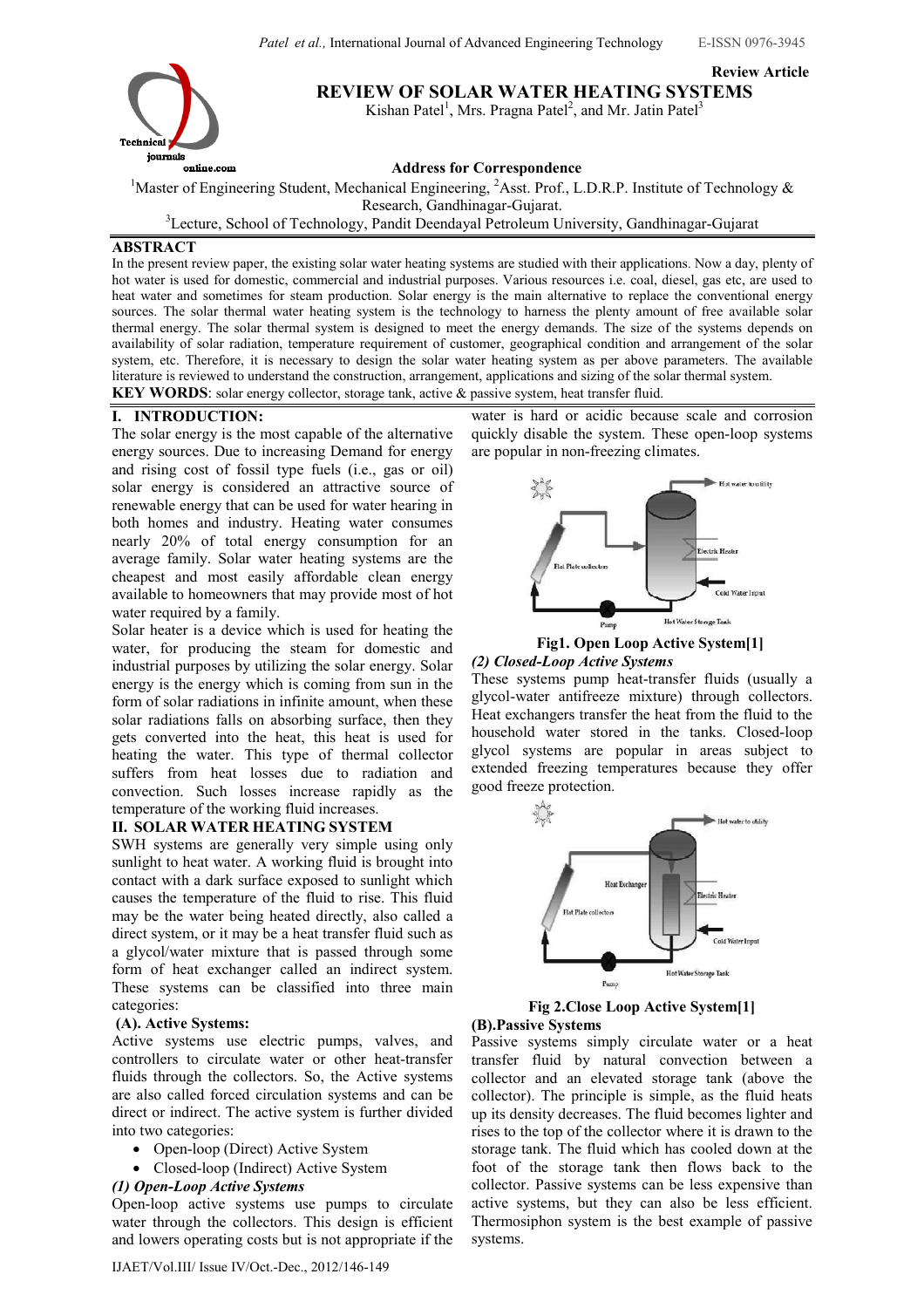### (1)Thermosiphon Systems

In the thermosyphon system, water comes from the over head tank to bottom of solar collector by natural circulation and water circulates from the collector to storage tank as long as the absorber keeps absorbing heat from the sun and water gets heated in the collector. The cold water at the bottom of storage tank run into the collector and replaces the hot water, which is then forced inside the insulated hot water storage tank. The process of the circulation stops when, There is no solar radiation on the collector. Thermosiphon system is simple and requires less maintenance due to absence of controls and instrumentation. Efficiency of a collector depends on the difference between collector temperature and ambient temperature and inversely proportional to the intensity of solar radiation.



#### Fig.3Thermosiphon Systems[1] (c) Batch systems

Batch System (also known as integral collector storage systems) are simple passive systems consisting of one or more storage tanks placed in an insulated box that has a glazed side facing the sun. Batch systems have combined collection and storage functions. Depending on the system, there is no requirement for pumps or moving parts, so they are inexpensive and have few



components in other words, less maintenance and

### Fig 4.Batch System [1] III.COMPONENTS OF SOLAR WATER HEATING SYSTEM

SWH generally consists of a solar radiation collector panel, a storage tank, a pump, a heat exchanger, piping units, and auxiliary heating unit. Some of important components are described in the next sections.

# (A) Solar Collectors

fewer failures.

The choice of collector is determined by the heating requirements and the environmental conditions in which it is employed. There are mainly three types of solar collectors like flat plate solar collector, evacuated tube solar collector, concentrated solar collector.

### (1). Flat Plate Collectors

Flat-plate collectors are used extensively for domestic water heating applications. It is simple in design and has no moving parts so requires little maintenance. It is an insulated, weatherproofed box containing a dark absorber plate under one or more transparent covers. They collect both direct and diffuse radiation. Their simplicity in construction reduces initial cost and maintenance of the system. A more detailed picture of these systems is of interest and is presented in the following section.



Fig.5 Flat Plate Collector [1] (2) Evacuated-Tube Collectors

Evacuated-Tube Collectors are made up of rows of parallel, transparent glass tubes. Each tube consists of a glass outer tube and an inner tube, or absorber, covered with a selective coating that absorbs solar energy well but inhibits radiative heat loss. The air is withdrawn ("evacuated") from the space between the tubes to form a vacuum, which eliminates conductive and convective heat loss. They are most suited to extremely cold ambient temperatures or in situations of consistently low-light. They are also used in industrial applications, where high water temperatures or steam need to be generated where they become more cost effective.



Fig.6 Evacuated Tube Collector [1] (3).Concentrating Collectors

Concentrating collectors use mirrored surfaces to concentrate the sun's energy on an absorber called a receiver. A heat-transfer fluid flows through the receiver and absorbs heat. These collectors reach much higher temperatures than flat-plate collectors and evacuated-tube collectors, but they can do so only when direct sunlight is available. However, concentrators can only focus direct solar radiation, with the result being that their performance is poor on hazy or cloudy days.



Fig 7.Concentrating Collector [1]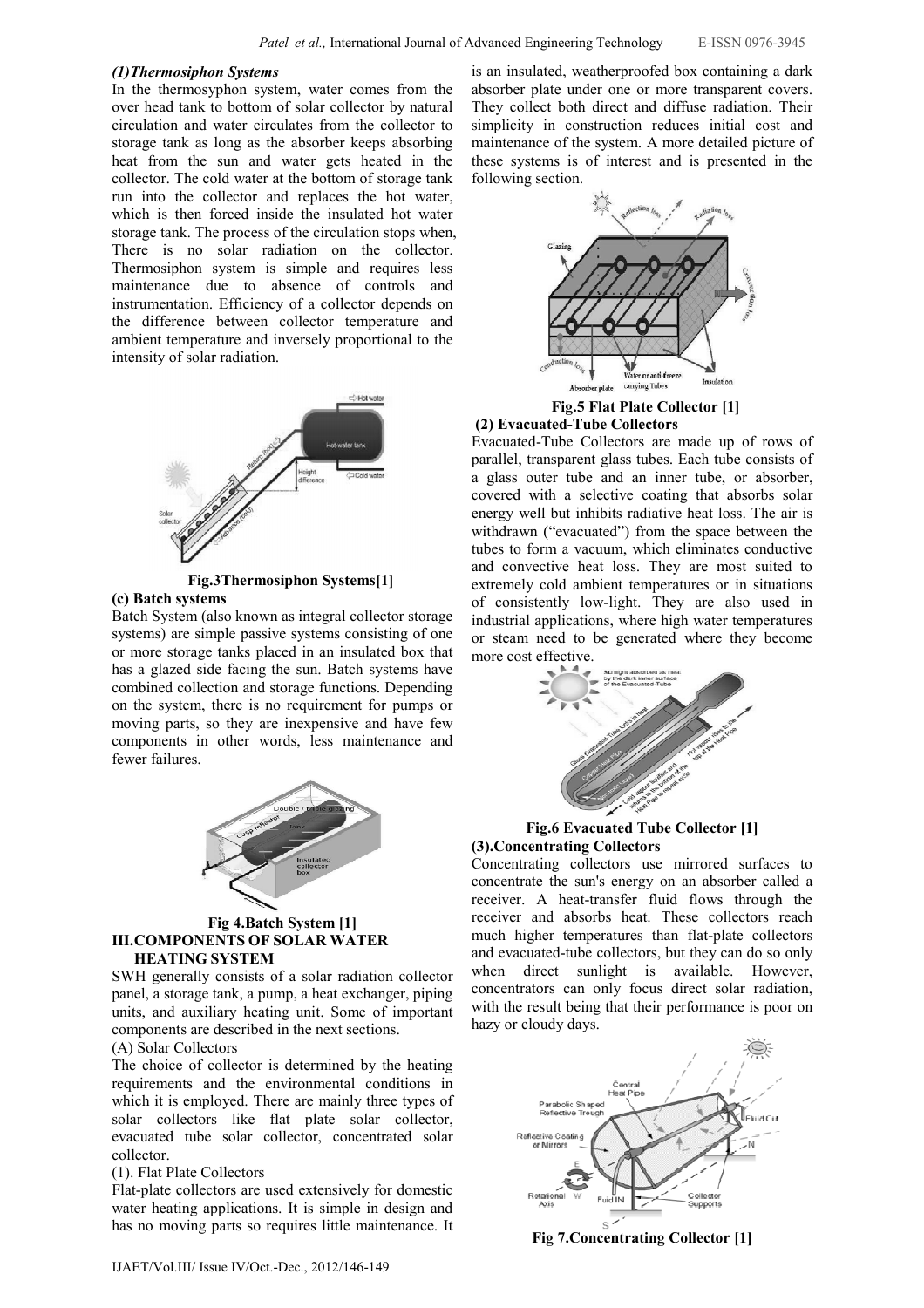### (B).Storage Tank

Most commercially available solar water heaters require a well-insulated storage tank. Thermal storage tank is made of high pressure resisted stainless steel covered with the insulated fiber and aluminium foil. Some solar water heaters use pumps to recirculate warm water from storage tanks through collectors and exposed piping. This is generally to protect the pipes from freezing when outside temperatures drop to freezing or below

### (C).Heat Transfer Fluid

A heat transfer fluid is used to collect the heat from collector and transfer to the storage tank either directly or with the help of heat exchanger. In order to have an efficient SHW configuration, the fluid should have high specific heat capacity, high thermal conductivity, low viscosity, and low thermal expansion coefficient, anti-corrosive property and above all low cost. Among the common heat transfer fluids such as water, glycol, silicon oils and hydrocarbon oils, the water turns out to be the best among the fluids. Water is the cheapest, most readily available and thermally efficient fluid but does freeze and can cause corrosion.

### IV. REVIEW

Soteris A. Kalogirou [2] presents a survey of the various types of solar thermal collectors and applications. All the solar systems which utilize the solar energy and its application depends upon the solar collector such as flat-plate, compound parabolic, evacuated tube, parabolic trough, Fresnel lens, parabolic dish and heliostat field collectors which are used in these system. The solar collectors are used for domestic, commercial and industrial purposes. These include solar water heating, which comprise thermosyphon, integrated collector storage, direct and indirect systems and air systems, space heating and cooling, which comprise, space heating and service hot water, air and water systems and heat pumps, refrigeration, industrial process heat, which comprise air and water systems and steam generation systems, desalination, thermal power systems, which comprise the parabolic trough, power tower and dish systems, solar furnaces, and chemistry applications.

| $1.001$ and $1.001$ and $1.001$ and $1.001$ and $1.001$ and $1.001$ and $1.001$ and $1.001$ and $1.001$ and $1.001$ and $1.001$ and $1.001$ and $1.001$ and $1.001$ and $1.001$ and $1.001$ and $1.001$ and $1.001$ and $1.00$ |                   |                  |                        |                            |  |  |  |
|--------------------------------------------------------------------------------------------------------------------------------------------------------------------------------------------------------------------------------|-------------------|------------------|------------------------|----------------------------|--|--|--|
| <b>Motion</b>                                                                                                                                                                                                                  | Collector<br>type | Absorber<br>type | Concentration<br>ratio | temperature<br>range $(C)$ |  |  |  |
|                                                                                                                                                                                                                                | (FPC)             | Flat             |                        | $30 - 80$                  |  |  |  |
| Stationary                                                                                                                                                                                                                     | (ETC)             | Flat             |                        | $50 - 200$                 |  |  |  |
|                                                                                                                                                                                                                                | (CPC)             | Tubular          | $1 - 5$                | $60 - 240$                 |  |  |  |
| Single-                                                                                                                                                                                                                        | (LFR)             | Tubular          | 15-45                  | 60-250                     |  |  |  |
| axis                                                                                                                                                                                                                           | (PTC)             | Tubular          | $15 - 45$              | 60-300                     |  |  |  |
| tracking                                                                                                                                                                                                                       | (CTC)             | Tubular          | $10 - 50$              | 60-300                     |  |  |  |
| Two-axes                                                                                                                                                                                                                       | (PDR)             | Point            | 100-1000               | 100-500                    |  |  |  |
| tracking                                                                                                                                                                                                                       | (HFC)             | Point            | 100-1500               | 150-2000                   |  |  |  |

Table 1.Comparision of the Collectors [2]

Samara Sadrin et al [3] present the alternative method of solar water heating system. This automated system would allow the user to get hot water from the solar water heater as long as the solar water heater can supply hot water above a set temperature. If the solar water heater is unable to supply water above the set temperature, then only will the electric water heater come into action. It is efficient because our controller ensures that the solar water heater is used to supply hot water 80% of the time, and the rest 20% will be supplied by the electric water heater. It is cheap because, our system runs on solar energy which is abundant and free. It uses very small amount of electricity and therefore, reduces the expenses for the user.

P. Rhushi Prasad et al [4] present experiment analysis of flat plate collector and comparison of performance with tracking collector. A flat plate water heater, which is commercially available with a capacity of 100 liters/day is instrumented and developed into a test-rig to conduct the experimental work. Experiments were conducted for a week during which the atmospheric conditions were almost uniform and data was collected both for fixed and tracked conditions of the flat plate collector. The results show that there is an average increase of  $4^0C$  in the outlet temperature. The efficiency of both the conditions was calculated and the comparison shows that there is an increase of about 21% in the percentage of efficiency.

Wattana Ratismith et al [5] describes the design of the PTC in which increase the outlet temperature by reducing heat loss. In this design the maximum efficiency of the collector is 32% and has an ability to achieve high output temperature, the maximum temperature at header of evacuated tube is 235 degrees Celsius, and is therefore suitable for high temperature application such as industrial uses.



#### Fig.8 Diagram of Test Arrangement [5]

Krisztina Uzuneanu et al [6] describe optimum tilt angle for solar collectors with low concentration ratio. The performance of any solar energy system depends very much on the availability of solar radiation and the orientation of solar collectors. Solar collectors need to be inclined at the optimum angle to maximize the receiving energy. In this work, we proposed to analyze the optimum tilt angle for compound parabolic collectors CPC with different concentration ratios. There are analyzed the energy gains when the collector keeps the same position during the whole year and when the collector changes its tilt twice a year, on summer and on winter.

Table2: The optimum tilt angles for different concentration ratio, when  $\gamma = 0$  and  $\omega = 0$  for summer and winter [6]

| C              | β           | Q[kWh/m <sup>2</sup> ] | β          | $Q$ [kWh/m <sup>2</sup> ] | $Q$ [kWh/m <sup>2</sup> ] |
|----------------|-------------|------------------------|------------|---------------------------|---------------------------|
| (concentration | (tilt       | (useful energy         | (tilt      | (useful energy            | (useful energy            |
| ratio)         | angle)      | gain)                  | angle)     | gain)                     | gain)                     |
|                | Summer      |                        | Winter     |                           | Year                      |
| 1              | $\Phi - 23$ | 86.065                 | $\Phi + 2$ | 11.91                     | 97.975                    |
| 1.2            | $\Phi$ -23  | 84.258                 | $\Phi + 2$ | 12.668                    | 96.926                    |
| 1.5            | $\Phi$ -23  | 85.747                 | $\Phi + 3$ | 14.435                    | 100.182                   |
| 1.7            | $\Phi - 23$ | 87.035                 | $\Phi + 4$ | 15.686                    | 102.721                   |
| $\overline{c}$ | $\Phi$ -23  | 89.248                 | $\Phi + 5$ | 17.419                    | 106.667                   |
| 2.5            | $\Phi - 25$ | 91.248                 | $\Phi + 4$ | 19.771                    | 111.019                   |
| 3              | $\Phi - 21$ | 92.923                 | $\Phi + 8$ | 21.376                    | 114.299                   |
| 3.5            | $\Phi$ -18  | 91.658                 | $\Phi$ +10 | 22.522                    | 114.18                    |
| 4              | $\Phi$ -16  | 89.088                 | $\Phi$ +13 | 23.396                    | 112.484                   |
| 4.5            | $\Phi$ -22  | 78.928                 | $\Phi$ +15 | 24.089                    | 103.017                   |
| 5              | $\Phi - 21$ | 77.676                 | $\Phi$ +13 | 24.2                      | 101.876                   |